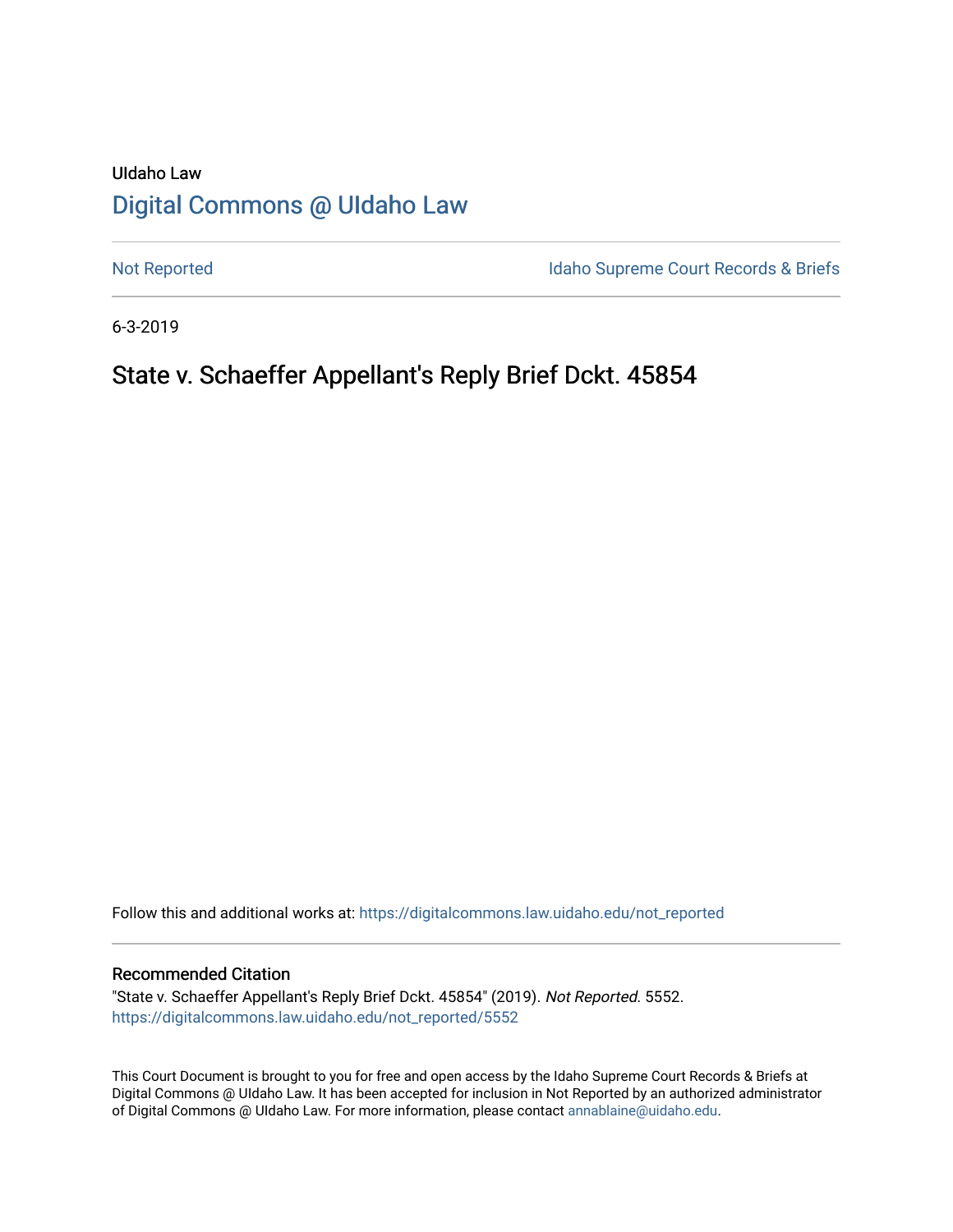Electronically Filed 6/3/2019 12:05 PM Idaho Supreme Court Karel Lehrman, Clerk of the Court By: Brad Thies, Deputy Clerk

ERIC D. FREDERICKSEN State Appellate Public Defender I.S.B. #6555

JUSTIN M. CURTIS Deputy State Appellate Public Defender **I.S.B.** #6406 322 E. Front Street, Suite 570 Boise, Idaho 83702 Phone: (208) 334-2712 Fax: (208) 334-2985 E-mail: documents@sapd.state.id. us

# IN THE SUPREME COURT OF THE STATE OF IDAHO

| STATE OF IDAHO,             |                                |
|-----------------------------|--------------------------------|
|                             | NO. 45854 & 45855              |
| Plaintiff-Respondent,       |                                |
|                             | KOOTENAI CO. NOS.              |
| V.                          | CR-2016-23666 & CR-2017-11646  |
| <b>JASON RAY SCHAEFFER,</b> | <b>APPELLANT'S REPLY BRIEF</b> |
| Defendant-Appellant.        |                                |

# STATEMENT OF THE CASE

# Nature of the Case

Jason Ray Schaeffer appeals from the district court's order revoking his probation in Docket No. 45854 and from his judgment of conviction for DUI in Docket No. 45855. He asserts that the district court abused its discretion by refusing to retain jurisdiction in the two cases and by imposing a three-year license suspension in Docket No. 45855. He also asserts that the district court abused its discretion by denying his Idaho Criminal Rule *(hereinafter,* Rule) 35 motion for reduction of sentence. This Reply Brief addresses the State's assertion that the district court lacked jurisdiction to consider the Rule 35 motion.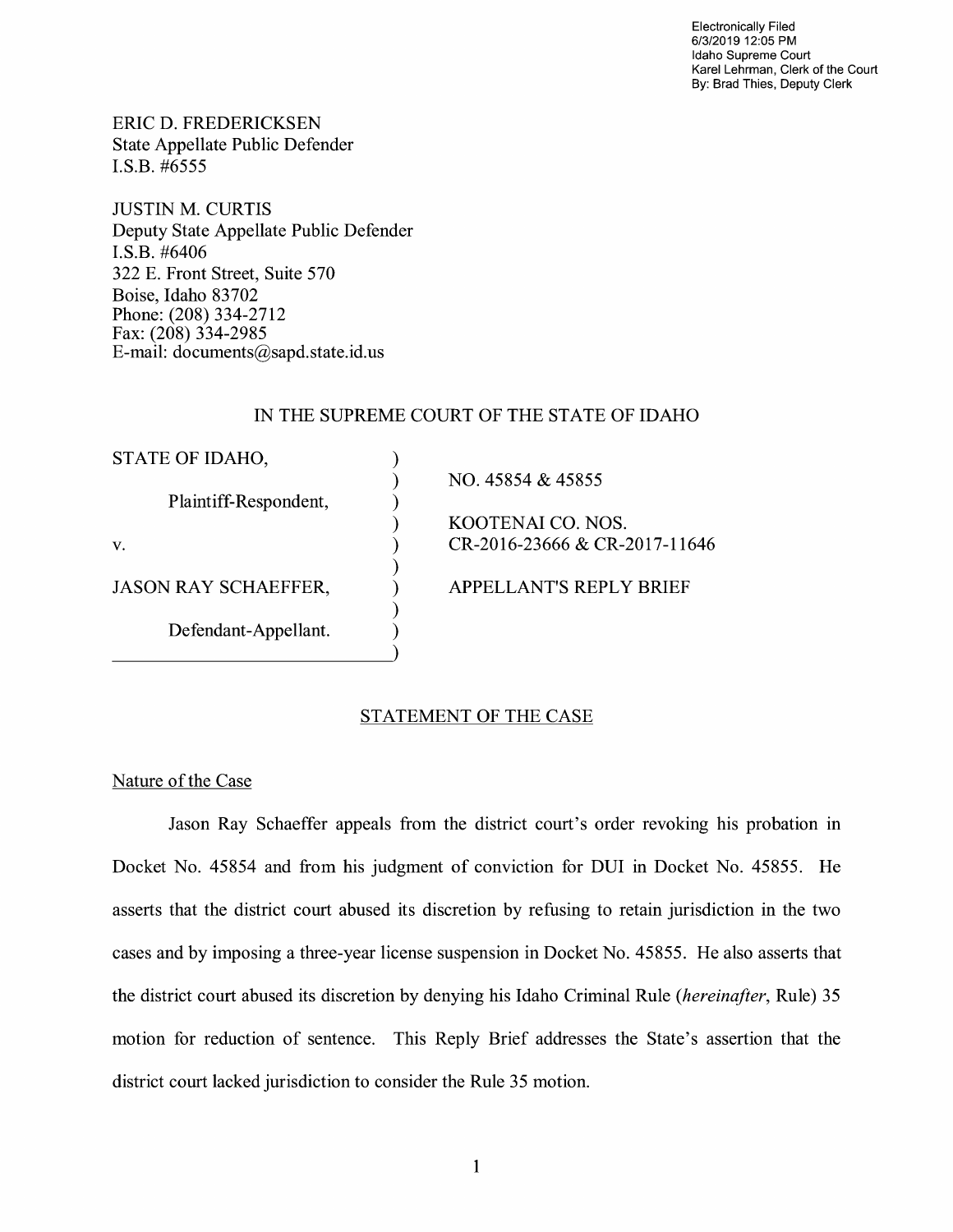# Statement of the Facts & Course of Proceedings

The Statement of facts and course of proceedings are set forth in the Appellant's Brief, and incorporated herein by reference.

#### **ISSUE**

Did the district court have jurisdiction to rule on the Rule 35 motion?

# ARGUMENT

#### The District Court Had Jurisdiction To Rule On The Rule 35 Motion

The State asserts that the district court lacked jurisdiction to rule on the Rule 35 motion because it did not rule on it within a "reasonable time." (Respondent's Brief p.7.) However, as the State notes, Mr. Schaeffer filed his Rule 35 motion 13 days following the issuance of the judgment of conviction, on January 31, 2018. (Respondent's Brief, p.7.) The next day, a Rule 35 hearing was scheduled for August 10, 2018. (Respondent's Brief, p.7.) While the record does not state a reason for this hearing date, Mr. Schaeffer is not responsible for the court's schedule. And the State made no objection to the trial court regarding the hearing date and made no argument at the hearing that the court lost jurisdiction. The court ruled on the motion after it had the hearing, and this occurred 191 days after the timely motion was filed. Because Mr. Schaeffer timely filed a Rule 35 motion and immediately noticed it for a hearing, he asserts that the district court had jurisdiction to rule on the motion, which happened only 71 days beyond the 120-day time frame set out in the Rule.